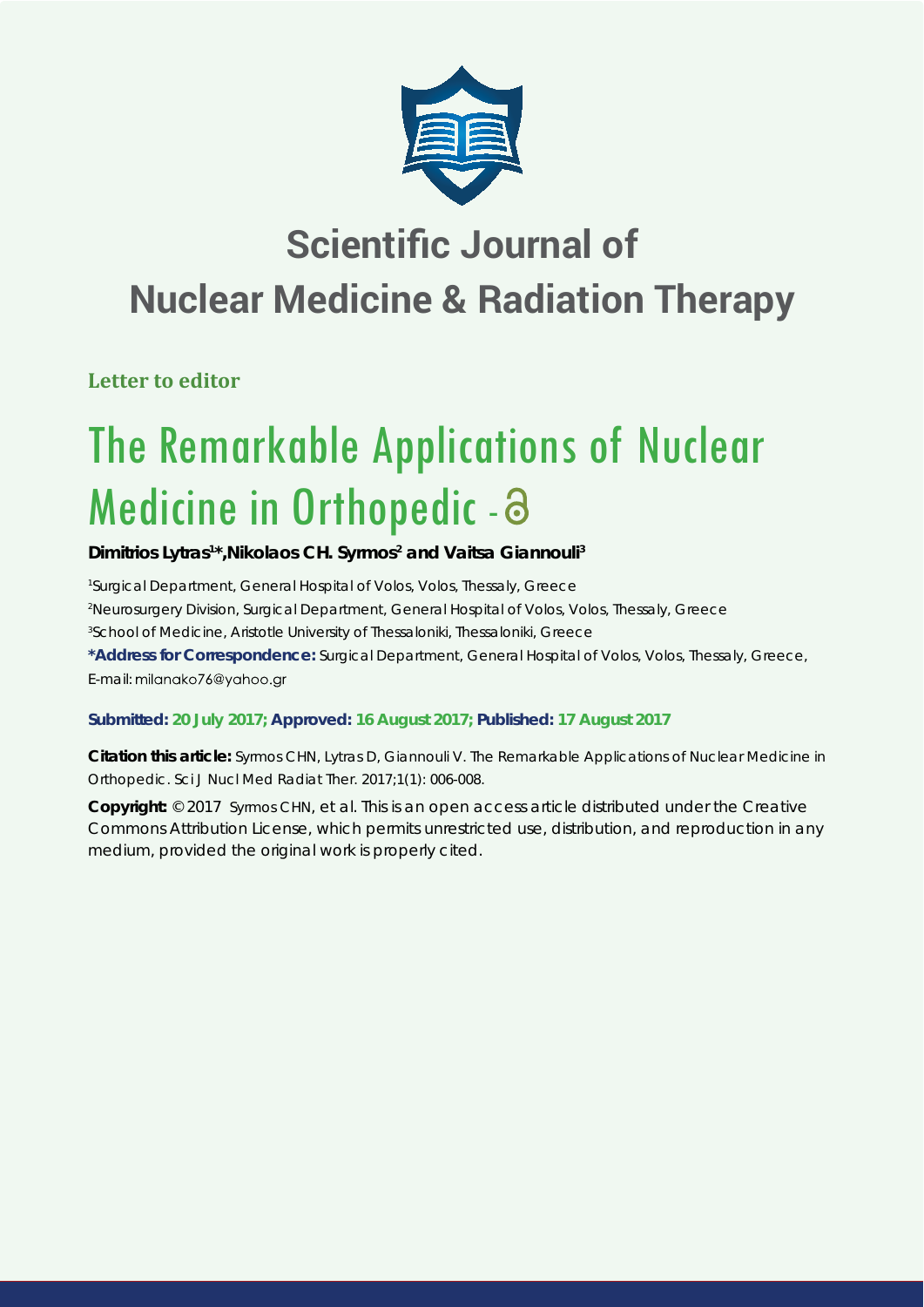#### **TO THE EDITOR**

Nuclear Medicine is a form of scientific technology that gets more and more evolved over the last decades. With the use of advanced technologies, such as computerizedγ-camera, PET and PET/CT, new generation PCs and new radiopharmaceuticals, it contributes to primary and safe diagnosis of various diseases. In Orthopedic, the use of Nuclear Medicine regards either the diagnosis or the facilitation of the therapy of many diseases. Periprosthetic infection and aseptic prosthesis loosening remain the most common and serious complications of total hip arthroplasty and total knee arthroplasty. Single-Photon Emission Computed Tomography (SPECT)andPET with computed tomography (SPECT/CT and PET/ CT) provide additional information andincrease diagnostic accuracy [1,2]. Also, Dual Phase 18F-fluoridePET/CT(DPFP) has a considerable result in differentiating septic from aseptic loosening of hip prostheses. DPFP may be employed before revision arthroplasty to evaluate implant for loosening and sepsis in loosened implant [3]. In regard to osteomyelitis and implant-associated infections, 18F-FDG PET identifies, with high sensitivity, the presence of osteomyelitis in patients with nonspecific clinical symptoms of infection [4].As far as Orthopedic in children and young adults is concerned, 18F-fluoride PET/CT is useful for assessing the skeleton in metabolic bone diseases andevaluating benign skeletal lesions such as osteoid osteoma [5]. Even in the field of Orthopedic and Oncology, Nuclear Medicine gives undeniable critical help. In Tumor-Induced Osteomalacia (TIO) the only curative therapy is the resection. However, they are extremely difficult to be detected with conventional imaging modalities. Along with this, clinical studies show that Gallium-68 DOTANOC PET/CT can be used as the first imaging modality in such patients  $[6,7]$ . Furthermore, with the help of FDG PET/CT, Osteoid Osteomas (OOs), which are bone tumors that rarely occur in the cervical spine, can be confidently removed with no iatrogenic injury (injury of the vertebral artery, leakage of cerebrospinal fluid, infectious complications and neurological injury) [8]. In addition, static 18F-fluoride PET is a highly sensitive imaging modality for detection of benign and malignant osseous abnormalities and lytic and early marrow-based metastases, by identifying their accompanying reactive osteoblastic changes [9]. It has already been found since 2005, that 99mTc(V)-DMSA scan can identify, with high sensitivity, the metastases of osteosarcoma [10]. Last but not least is the large contribution of Nuclear Medicine in a big chapter of Orthopedic, the Arthropathies, some of which are Rheumatoid Arthritis, ankylosing spondylitis and spondylodiscitis. In Rheumatoid Arthritis (RA), an exploratory study has shown that macrophage PET scans may predict subclinical arthritis in early RA patients [11]. In this field, Nuclear Medicine provides more help with the growth of Radiosynovectomy. Asymmetric erosive synovitis, particularly affects peripheral joints in patients with (RA). Radiosynovectomy (with colloidal preparations of 90-Yttrium, 186-Rhenium, 188-Rhenium or 169-Erbium) is an approved, reliable and easily performed therapy for the treatment of chronic synovitis. Especially, Rhenium-188 tin colloid radiosynovectomy is a useful treatment in patients with chronic inflammatory conditions that resist to conventional treatment [12,15]. 18F-fluoride PET/MRI shows an increase uptake of 18F-fluoride in spinal of patients withankylosing spondylitis due to the existence of syndesmophytes (which are associated with active bone synthesis). Moreover, 18F-fluoride PET/ CT has a high sensitivity in the diagnosis of spondylodiscitis and 18F-FDG PET/CT can detect the early response to antibiotic therapy in patients affected by infectious spondylodiscitis in such a way, that both of them should be considered as first-line imaging procedures [16,18]. Taking into account the important contribution of Nuclear Medicine in Orthopedic, as reaffirmed by the aforementioned studies' results, there seems to be a dire need for thinking the techniques of the former as a first-line imaging procedures of the latter. For this purpose, long-term studies, with collaboration between Orthopedic's and Nuclear Medicine's clinics, should be sponsored to examine the absolute superiority of the Nuclear Medicine's modalities to conventional techniques.

#### **REFERENCES**

- 1. Yue B, Tang T. The use of nuclear imaging for the diagnosis of periprosthetic infection after knee and hip arthroplasties. Nucl Med Commun. 2015; 36: 305- 311. https://goo.gl/MgPK2Y
- 2. Arıcan P, Okudan Tekin B, Şefizade R, Naldoken S, Baştug A, Ozkurt B. The role of bone SPECT/CT in the evaluation of painful joint prostheses. Nucl Med Commun. 2015; 36: 931-940. https://goo.gl/2Uowhx
- 3. Kumar R, Kumar R, Kumar V, Malhotra R. Comparative analysis of dualphase 18F-fluoride PET/CT and three phase bone scintigraphy in the evaluation of septic (or painful) hip prostheses. A prospective study. J Orthop Sci. 2016; 21: 205-210. https://goo.gl/uDkDvh
- 4. Wenter V, Müller JP, Albert NL, Lehner S, Fendler WP, Bartenstein P, et al. The diagnostic value of [18F] FDG PET for the detection of chronic osteomyelitis and implant-associated infection. Eur J Nucl Med Mol Imaging. 2016; 43: 749-761. https://goo.gl/f6ceR4
- 5. Grant FD. F-fluoride PET and PET/CT in children and young adults. PET Clin. 2014; 9: 287-97. https://goo.gl/RUv4PG
- 6. Zhang J, Zhu Z, Zhong D, Dang Y, Xing H, Du Y, et al. 68Ga DOTATATE PET/CT is an Accurate Imaging Modality in the Detection of Culprit Tumors Causing Osteomalacia. Clin Nucl Med. 2015; 40: 642-646. https://goo.gl/ u4xA4K
- 7. Bhavani N, Reena Asirvatham A, Kallur K, Menon AS, Pavithran PV, Nair V, et al. Utility of Gallium-68 DOTANOC PET/CT in the localization of Tumour-induced osteomalacia. Clin Endocrinol (Oxf). 2016; 84: 134-140. https://goo.gl/M9fZj3
- 8. Kong J, Xiao H, Liu T, Yan W, Qian M, Song DW, et al. The valuation of using FDG PET-CT in detecting osteoid osteoma of the cervical spine. J Spinal Disord Tech. 2015; 28: 67-73. https://goo.gl/1tLwWE
- 9. Even Sapir E, Mishani E, Flusser G, Metser U. 18F-Fluoride positron emission tomography and positron emission tomography/computed tomography. Semin Nucl Med. 2007; 37: 462-469. https://goo.gl/jfuD5q
- 10. Zissimopoulos A, Zanglis A, Andreopoulos D, Baziotis N. The role of 99mTc(V)-DMSA scan as compared to 99mTc-MDP and CT scans in imaging the primary tumor and metastases of osteosarcoma. Hell J Nucl Med. 2005; 8: 162-164. https://goo.gl/BH3U1A
- 11. Gent YY, Ter Wee MM, Voskuyl AE, den Uyl D, Ahmadi N, Dowling C, et al. Subclinical synovitis detected by macrophage PET, but not MRI, is related to short-term flare of clinical disease activity in early RA patients: an exploratory study. Arthritis Res Ther. 2015; 17: 266. https://goo.gl/UbW3Yd
- 12. Linke R, Gelse K, Schuch F. [The indication for radiosynoviorthesis. From the perspective of the nuclear medicine expert, rheumatic orthopedist and internist]. Z Rheumatol. 2011; 70: 34-44. https://goo.gl/B51mtk
- 13. Kamaleshwaran KK, Rajamani V, Krishnan B, Mallia M, Kalarikal R, Mohanan V, et al. Radiosynovectomy of Proximal Interphalangeal Joint Synovitis in Rheumatoid Arthritis Treated with Rhenium-188 Labeled Tin-colloid and Imaging with Single-photon Emission Computerized Tomography/Computed